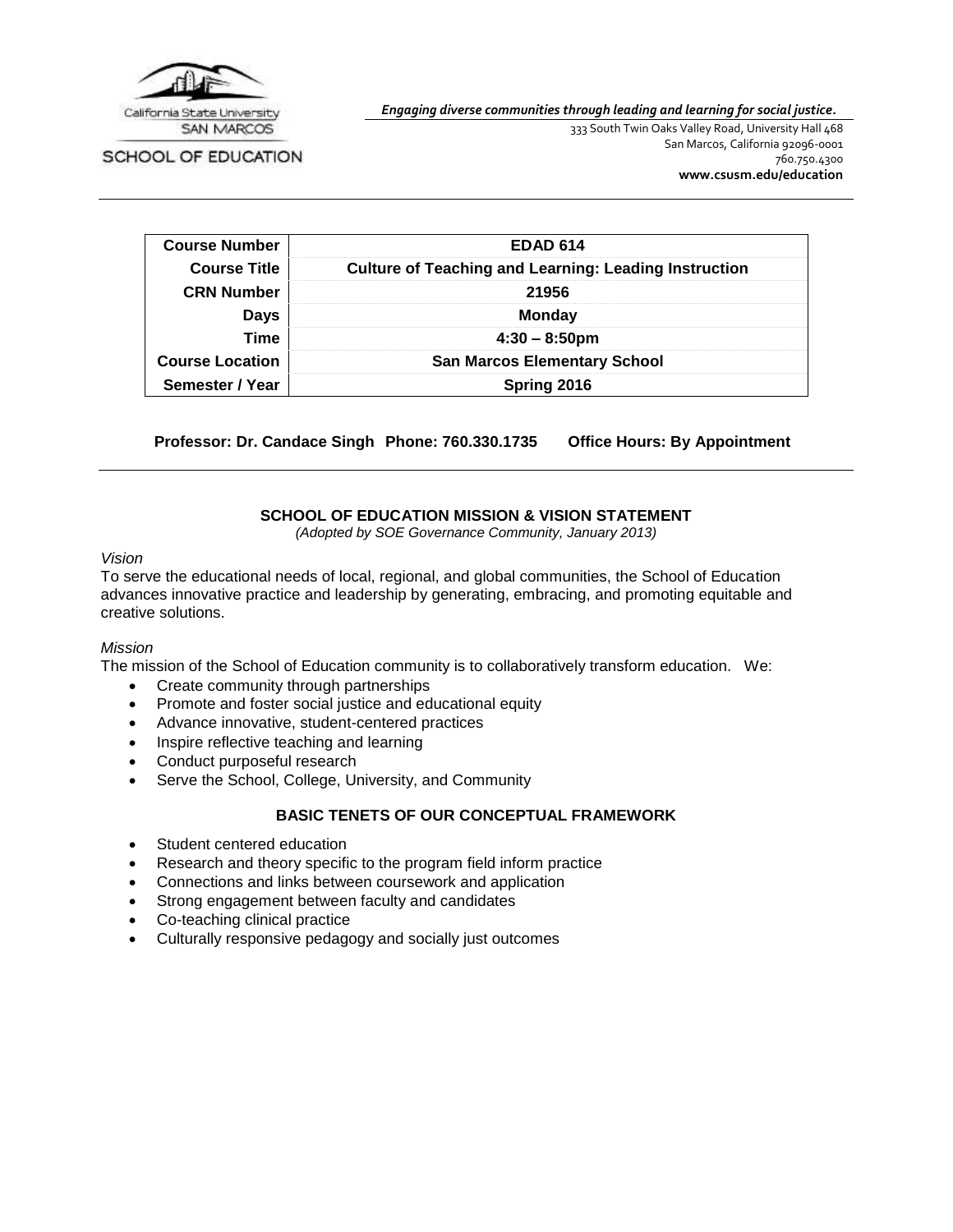# **COURSE DESCRIPTION**

This course addresses the candidate's knowledge of California student academic content and curriculum standards, research-based instructional and assessment practices, and the candidate's ability to assess classroom instruction and provide focused, constructive feedback to teachers. The program develops candidates' knowledge of how to integrate creativity, collaboration, communication and critical thinking skills with the content standards. The program provides multiple opportunities for each candidate to learn, practice, and reflect on instructional leadership. *This course is for candidates who demonstrate continued progress in the Educational Administration program.*

## **Course Objectives**

## KNOWLEDGE *– The candidate will:*

- Develop and refine their personal vision of education and instruction through multiple opportunities to reflect and by developing ways to engage self and others through reflective activities.
- Learn to guide the ongoing and long-term professional development of all staff consistent with the ongoing effort to improve learning for all students.
- Learn to communicate decisions based on relevant data and research about effective teaching and learning, leadership, management practices, equity and access.
- Learn to encourage and inspire others to higher level of performance, commitment, and motivation, and to communicate knowledge effectively about the curriculum and its articulation across programs and grade levels to multiple audiences in the school community.

#### SKILLS – *The candidate will:*

- Apply learning, curricular, and instructional theory to the design, implementation and evaluation of standards-based instruction and assessment programs and lead the improvement of those programs.
- Become a critical consumer of educational research; use research and site based data to design implement, support, evaluate, and improve instructional programs; and drive the professional development of staff.
- Study and apply the knowledge of diverse learning styles and differentiated instructional strategies to address the needs of all learners and staff.
- Engage in discussions and successfully address authentic, complex school issues, including meeting the needs of students with disabilities, evaluating employees, and providing appropriate services in different settings for English Learners, ensuring school safety, administering student behavior programs, and addressing harassment.

#### ATTITUDES and VALUES – *The candidate will:*

Develop and refine their personal vision of education and instruction through multiple opportunities to reflect and by developing ways to engage self and others through reflective activities.

#### **Credit Hour Policy Statement**

 Students are expected to spend a minimum of two hours outside of the classroom each week for each unit of credit engaged in learning.

## **REQUIRED TEXTS**

- American Psychological Association (APA) (2010). *Publication manual of the American Psychological*  Association (6<sup>th</sup> ed.). Washington, DC: APA.
- Kouzes, J. & Posner, B. (2012). *The leadership challenge: How to make extraordinary things happen in organizations* (5th ed.). San Francisco, CA: Jossey-Bass.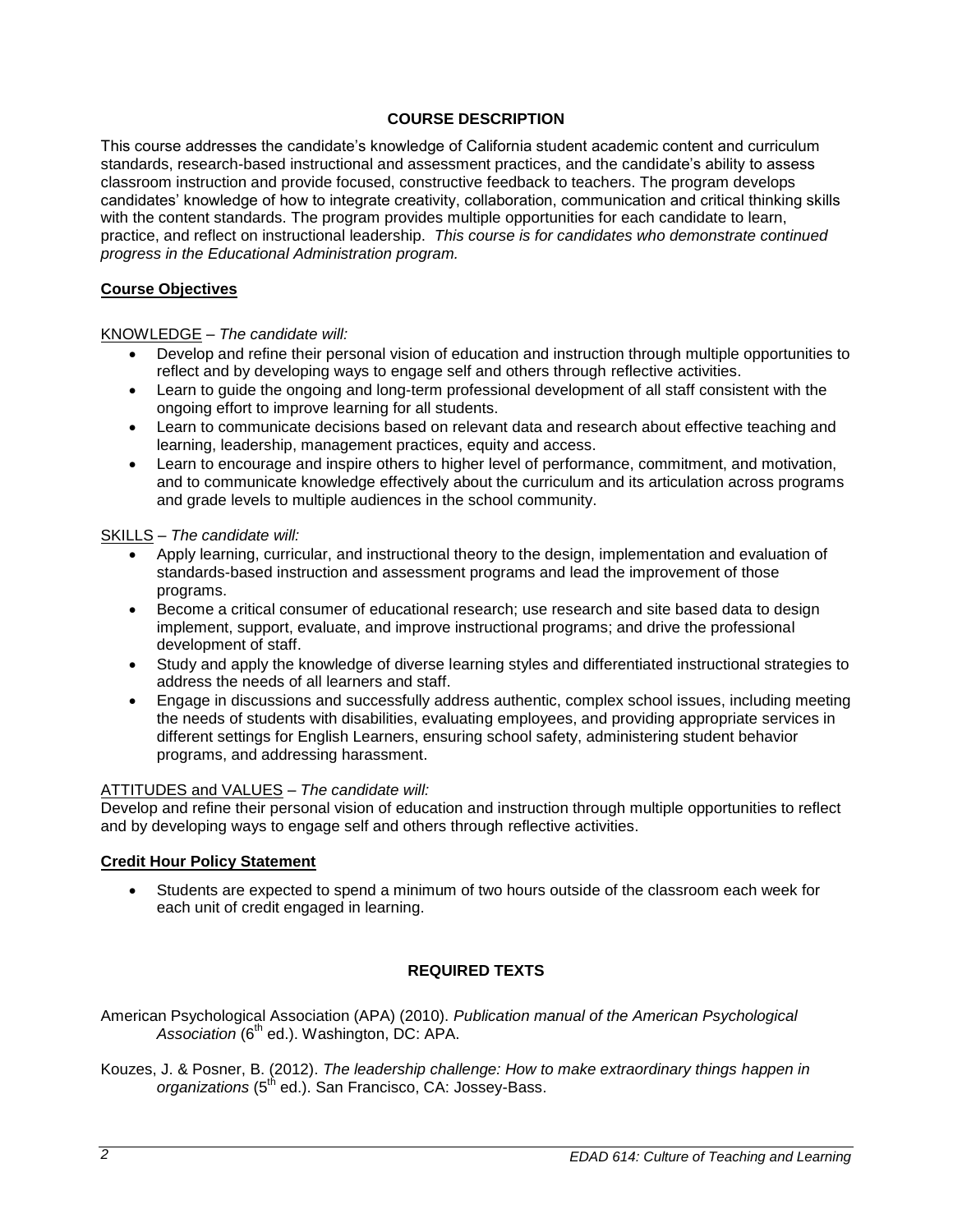- Weisman, L., Allen, L., & Foster, E. (2013*). The multiplier effect: Tapping into the genius inside our schools.* Thousand Oaks, CA: Corwin Press.
- WestEd (2015). *Moving leadership standards into everyday work: Descriptions of practice (2nd ed.)*. San Francisco, CA: WestEd.

# **GENERAL CONSIDERATIONS**

## **Assessment of Professional Dispositions**

Assessing a candidate's dispositions within a professional preparation program is recognition that teaching and working with learners of all ages requires not only specific content knowledge and pedagogical skills, but positive attitudes about multiple dimensions of the profession. The School of Education has identified six dispositions – social justice and equity, collaboration, critical thinking, professional ethics, reflective teaching and learning, and life-long learning—and developed an assessment rubric. For each dispositional element, there are three levels of performance - *unacceptable*, *initial target*, and *advanced target*. The description and rubric for the three levels of performance offer measurable behaviors and examples.

The assessment is designed to provide candidates with ongoing feedback for their growth in professional dispositions and includes a self-assessment by the candidate. The dispositions and rubric are presented, explained and assessed in one or more designated courses in each program as well as in clinical practice. Based upon assessment feedback candidates will compose a reflection that becomes part of the candidate's Teaching Performance Expectation portfolio. Candidates are expected to meet the level of *initial target* during the program.

# **School of Education Attendance Policy**

Due to the dynamic and interactive nature of courses in the School of Education, all candidates are expected to attend all classes and participate actively. At a minimum, candidates must attend more than 80% of class time, or s/he may not receive a passing grade for the course at the discretion of the instructor. Individual instructors may adopt more stringent attendance requirements. Should the candidate have extenuating circumstances, s/he should contact the instructor as soon as possible. *(Adopted by the COE Governance Community, December 1997).*

## **Students with Disabilities Requiring Reasonable Accommodations**

Students with disabilities who require reasonable accommodations must be approved for services by providing appropriate and recent documentation to the Office of Disabled Student Services (DSS). This office is located in Craven Hall 4300, and can be contacted by phone at (760) 750- 4905, or TTY (760) 750-4909. Students authorized by DSS to receive reasonable accommodations should meet with their instructor during office hours or, in order to ensure confidentiality, in a more private setting.

## **All University Writing Requirement**

This course meets the university requirements of 2500 words. Students are expected to write at the graduate studies level. Specific required writing assignments are explained in the course assignments section.

## **CSUSM Academic Honesty Policy**

Students will be expected to adhere to standards of academic honesty and integrity, as outlined in the Student Academic Honesty Policy. All assignments must be original work, clear and error-free. All ideas/material that are borrowed from other sources must have appropriate references to the original sources. Any quoted material should give credit to the source and be punctuated accordingly.

Academic Honesty and Integrity: Students are responsible for honest completion and representation of their work. Your course catalog details the ethical standards and penalties for infractions. There will be zero tolerance for infractions. If you believe there has been an infraction by someone in the class, please bring it to the instructor's attention. The instructor reserves the right to discipline any student for academic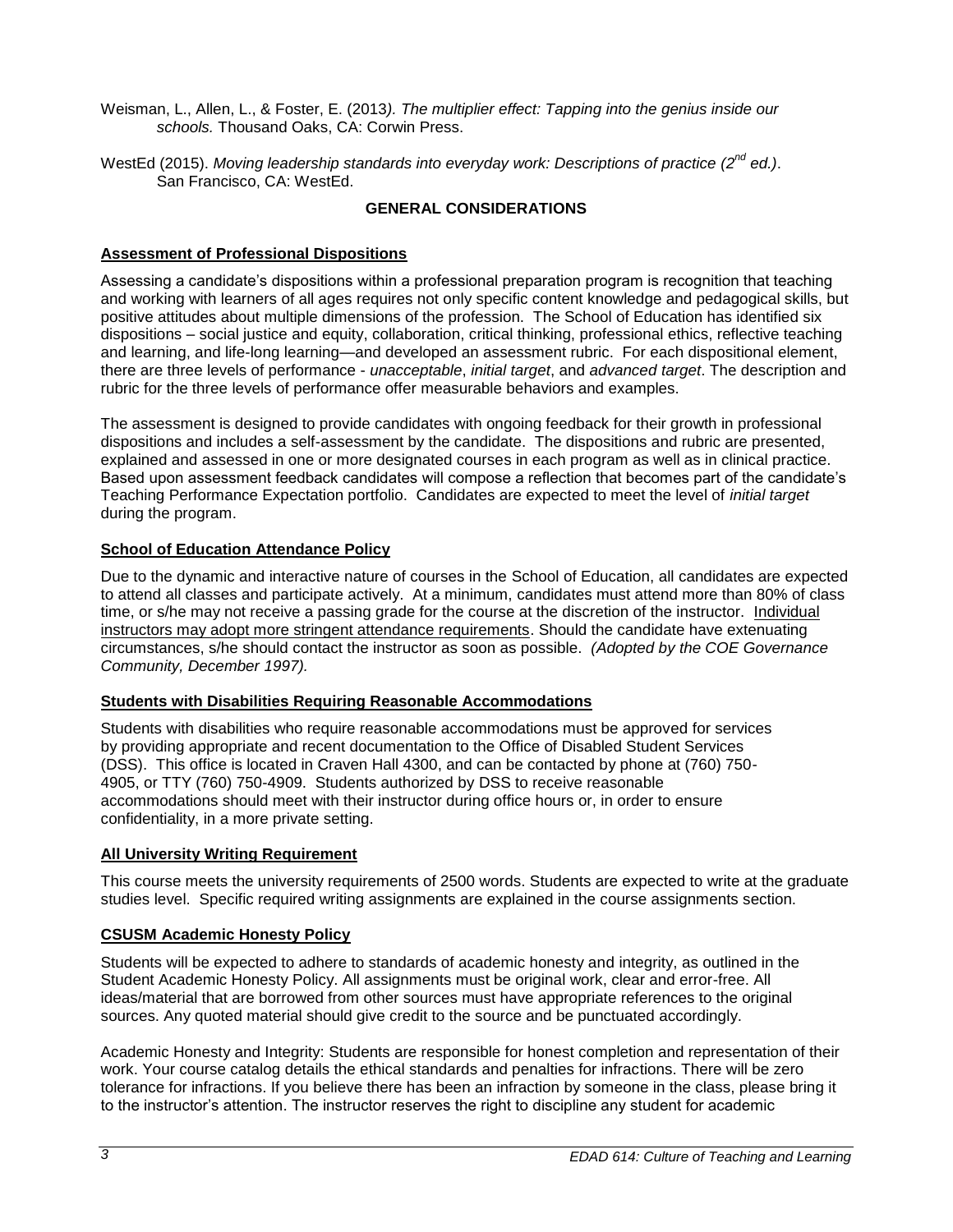dishonesty, in accordance with the general rules and regulations of the university. Disciplinary action may include the lowering of grades and/or the assignment of a failing grade for an exam, assignment, or the class as a whole.

Incidents of Academic Dishonesty will be reported to the Dean of Students. Sanctions at the University level may include suspension or expulsion from the University.

Refer to the full Academic Honesty Policy at: [http://www.csusm.edu/policies/active/documents/Academic\\_Honesty\\_Policy.html](http://www.csusm.edu/policies/active/documents/Academic_Honesty_Policy.html)

#### **Plagiarism**

As an educator, it is expected that each candidate (course participant) will do his/her own work, and contribute equally to group projects and processes. Plagiarism or cheating is unacceptable under any circumstances. If you are in doubt about whether your work is paraphrased or plagiarized see the Plagiarism Prevention for Students website [http://library.csusm.edu/plagiarism/index.html.](http://library.csusm.edu/plagiarism/index.html) If there are questions about academic honesty, please consult the University catalog.

#### **Use of Technology**

Candidates are expected to demonstrate competency in the use of various forms of technology (i.e. word processing, electronic mail, Moodle, use of the Internet, and/or multimedia presentations). Specific requirements for course assignments with regard to technology are at the discretion of the instructor. Keep a digital copy of all assignments for use in your portfolio. All assignments will be submitted online, and some will be submitted in hard copy as well. Details will be given in class.

#### **Electronic Communication Protocol**

Electronic correspondence is a part of your professional interactions. If you need to contact the instructor, email is often the easiest way to do so. It is my intention to respond to all received e-mails in a timely manner. Please be reminded that e-mail and on-line discussions are a very specific form of communication, with their own nuances and etiquette. For instance, electronic messages sent in all upper case (or lower case) letters, major typos, or slang, often communicate more than the sender originally intended. With that said, please be mindful of all e-mail and on-line discussion messages you send to your colleagues, to faculty members in the School of Education, or to persons within the greater educational community. All electronic messages should be crafted with professionalism and care.

Things to consider:

- Would I say in person what this electronic message specifically says?
- How could this message be misconstrued?
- Does this message represent my highest self?
- Am I sending this electronic message to avoid a face-to-face conversation?

In addition, if there is ever a concern with an electronic message sent to you, please talk with the author in person in order to correct any confusion.

## **ASSIGNMENTS AND GRADING**

#### **Reading Notes and Posts**

The nature of this class relies heavily on classroom dialogue. Therefore attendance and preparation for class are essential. Written reading response notes and posts to the course Facebook page are designed to assess preparedness for class will be due the Sunday evening before each class session. Reading notes/posts will reflect your thoughts on assigned readings for that date. Individual reading notes/posts are not graded; rather their timely completion are noted and credit is given on the basis of having completed the assignment for the semester. Reading notes/posts will not be accepted late.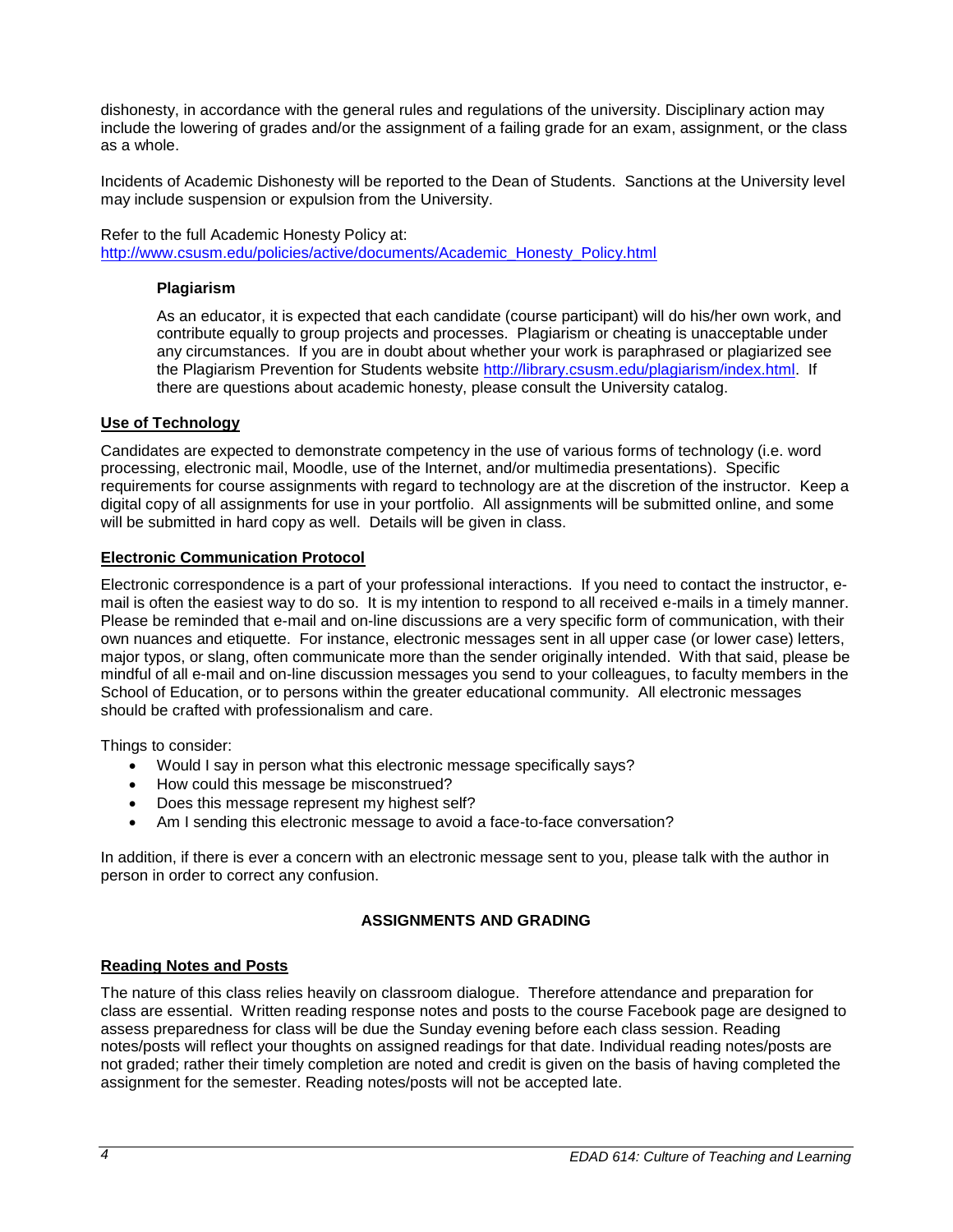# **Leadership Practices Case Study**

Using the theoretical framework of the *Five Practices of Exemplary Leadership* outlined by Kouzes and Posner in The Leadership Challenge (2012), you will write a 7-10 page case study of a leader you work with. This paper will include in introductory description of the leader you are studying, followed by a detailed description of their leadership practices aligned to the research of Kouzes and Posner (with support from Wiseman, and WestEd). The paper will also include a personal reflection of what you have learned about your own leadership as it relates our readings and your personal goals for the future. A detailed description of the expectations for this assignment will be provided in class.

## **Instructional Conference Summary**

Using a specific instructional observation and conference format taught in class, you will observe a lesson taught by a colleague in your school, prepare an instructional conference with written feedback for the teacher, and conduct an instructional conference with the teacher on what you observed. You will then reflect on the experience in a 1-2 page written summary. A detailed description of the expectations for this assignment will be provided in class.

# **Final Exam**

The Leadership Case Study will serve as the final exam for this course.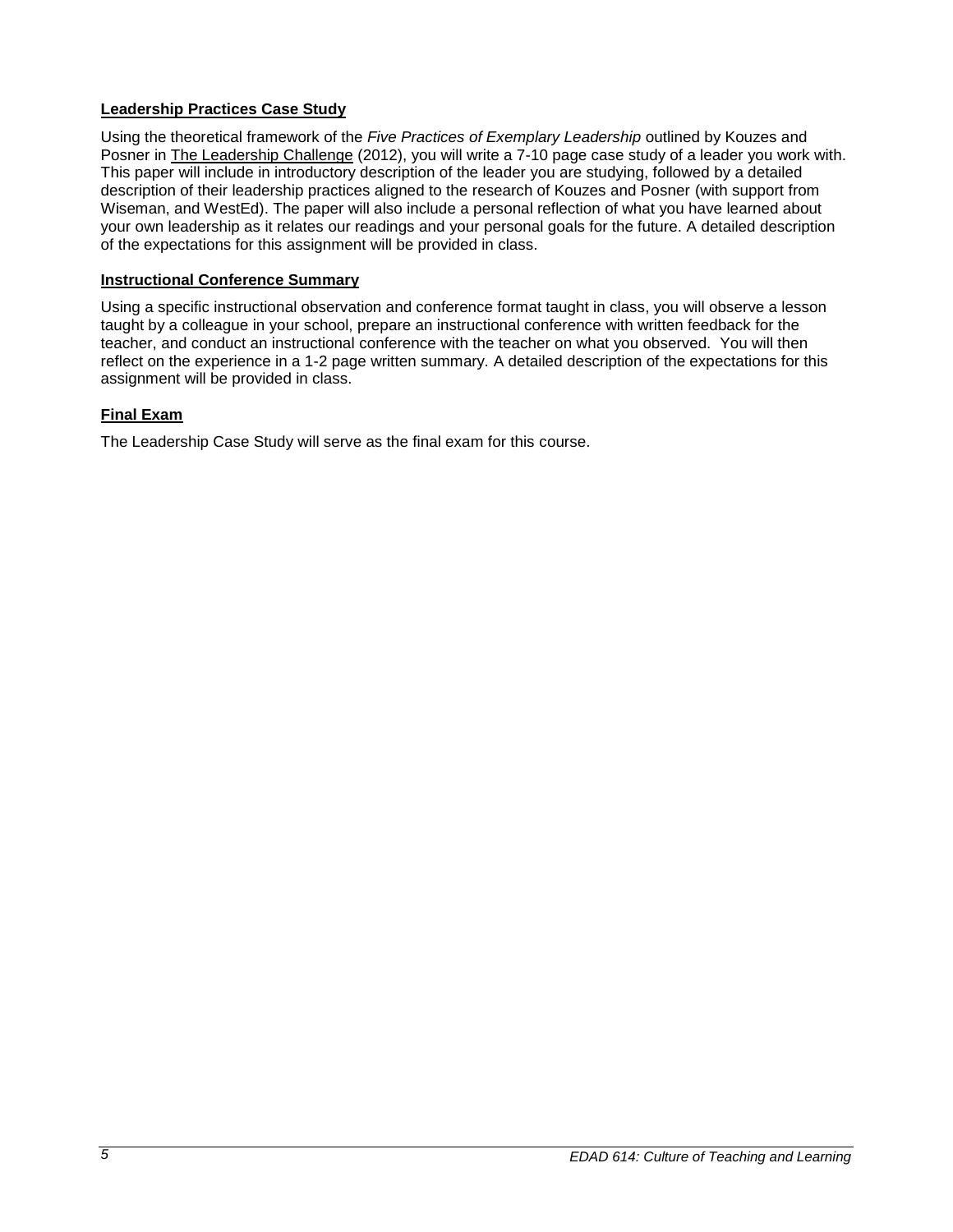# **TIMELINE FOR EDAD 614: LEADING INSTRUCTION ~ SPRING 2016**

| <b>Class</b><br><b>Date</b> | <b>Assignment Due</b>                                                                                                                                                                   | <b>Topic</b>                                                                                                                                                                                                                                                  |
|-----------------------------|-----------------------------------------------------------------------------------------------------------------------------------------------------------------------------------------|---------------------------------------------------------------------------------------------------------------------------------------------------------------------------------------------------------------------------------------------------------------|
| 1/26                        |                                                                                                                                                                                         | <b>Introductions/Class Structure</b><br>~What People Look for in Their Leaders<br>~When Leaders Are at Their Best<br>~Fieldwork Planning                                                                                                                      |
| 2/2                         | <b>Reading Notes and Posts</b><br>Moving Leadership Standards<br>(MLS): v-5, 14-15<br>Multiplier Effect: 1-19<br>Leadership Challenge: 1-40<br>FB Posts due by: 1/31 at 5pm             | Guide and Support the Implementation of Standards-<br><b>Based Curriculum and Instruction</b><br>~Enhancing your instructional toolbox to support teachers<br>~Developing and implementing a common instructional<br>framework to support student achievement |
| 2/9                         | <b>Reading Notes and Posts</b><br>MLS: 16-17<br>Multiplier Effect: 21-44<br>Leadership Challenge: 156-211<br>*Description of Fieldwork<br><b>Project</b><br>FB Posts due by: 2/7 at 5pm | Developing the School Culture and Guiding the<br><b>Instructional Program: Culture and Systems</b><br>~Classroom Walk Through<br>~Observation/Instructional Conferencing<br>~Challenge the Process and The Talent Finder                                      |
| 2/16                        | <b>Reading Notes and Posts</b><br>MLS: 6-11<br>Multiplier Effect: 45-67<br>Leadership Challenge: 100-153<br>FB Posts due by: 2/14 at 5pm                                                | Keeping the Vision as the Central Focus<br>~Communicating Your Vision<br>~Developing a Professional Learning Community<br>~ Inspire a Shared Vision and The Liberator                                                                                         |
| 2/23                        | <b>Reading Notes and Posts</b><br>MLS: 18-23<br>Multiplier Effect: 91-110<br>Leadership Challenge: 214-269<br>FB Posts due by: 2/21 at 5pm                                              | <b>Independent Study:</b><br><b>Case Study and Instructional Conference</b><br>~Enable Others to Act and The Community Builder                                                                                                                                |
| 3/1                         | <b>Reading Notes and Posts</b><br>MLS: 12-13<br>Multiplier Effect: 69-90<br>Leadership Challenge: 41-97<br>FB Posts due by: 2/28 at 5pm                                                 | Leading by Example and Guiding the Professional<br><b>Growth of Staff</b><br>~Clarifying Your Values and Setting the Example<br>~Developing Teacher Leaders<br>~Model the Way and The Challenger                                                              |
| 3/8                         | <b>Reading Notes and Posts</b><br>MLS: 26-31<br>Multiplier Effect: 111-131<br>Multiplier Effect: 133-147<br>FB Posts due by: 3/6 at 5pm                                                 | <b>Choosing the Right Drivers for System Reform</b><br>~School and district coherence<br>~It's Being Done: Academic Success in Unexpected Schools<br>~ The Investor and The Accidental Diminisher                                                             |
| 3/15                        | *Instructional Conference<br><b>Summary</b>                                                                                                                                             | <b>Guest Principal Panel</b><br>~Insights into school leadership<br>~Interviewing tips                                                                                                                                                                        |
| 3/22                        | NO CLASS - Spring Break                                                                                                                                                                 | CA Leader in Me Symposium - Temecula, CA<br><b>March 23-24</b>                                                                                                                                                                                                |